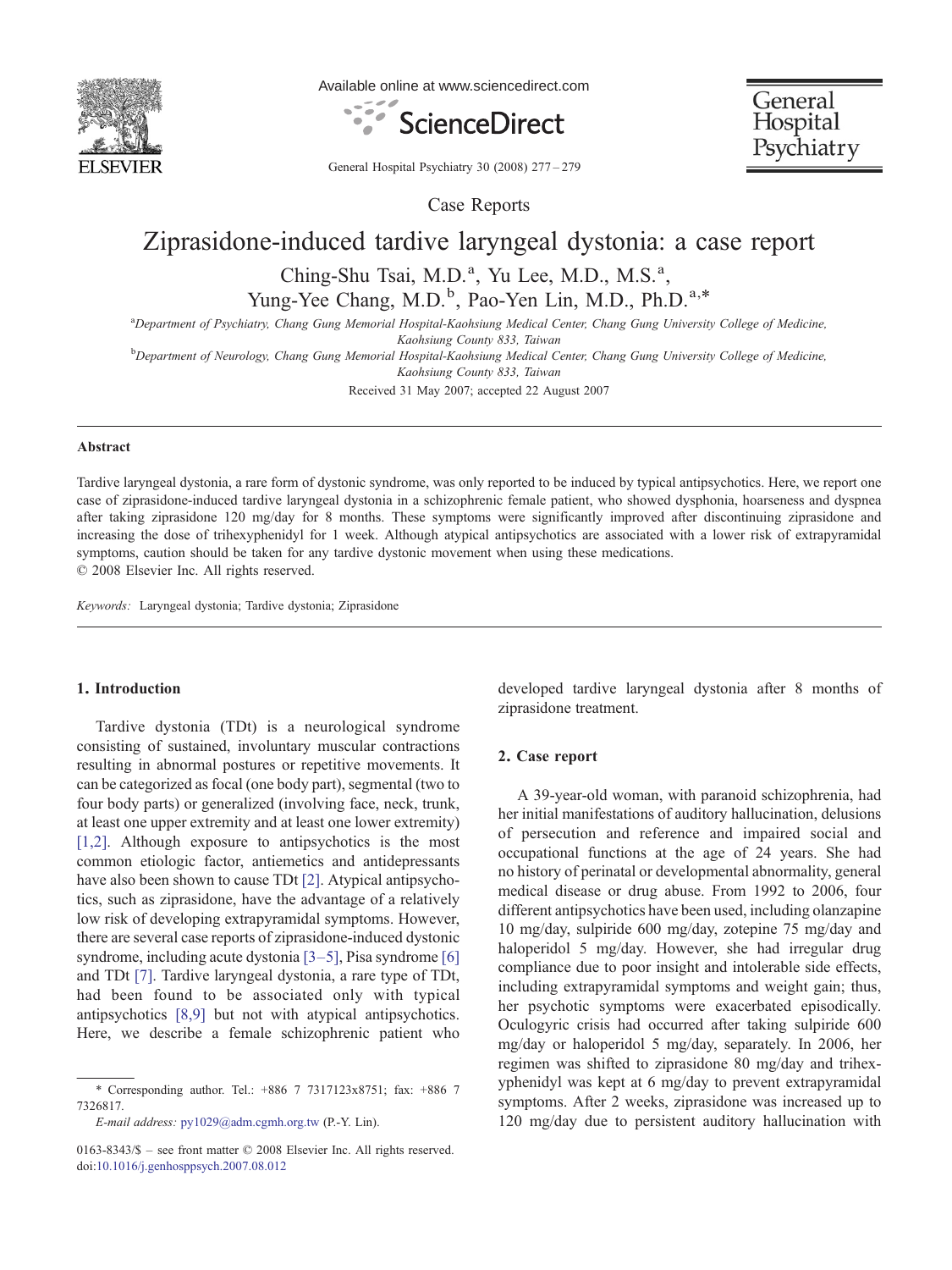<span id="page-1-0"></span>reacting emotional response. After being treated with ziprasidone 120 mg/day, her auditory hallucination was rarely noted. Eight months later, she began to have difficulty in phonation and hoarseness, accompanied with shortness of breath. A series of examinations were performed. She had no family history of involuntary movement. No focal neurological deficits or involuntary movements over head, trunk or four limbs were noted during neurological examinations. Physical examination did not reveal any major abnormality, including in the heart and chest regions. Otolaryngological examination excluded the possibility of inflammatory or neoplastic change in the larynx and vocal cord or any traumatic injury and revealed no repetitive abnormal movement in the vocal cords. Blood and biochemical test results were all within normal range, including serum copper and ceruloplasmin levels. Chest X-ray results showed normal findings. Brain computerized tomography showed no special brain pathology except mild cortical atrophy in bilateral parietal areas. Hence, tardive laryngeal dystonia induced by ziprasidone was diagnosed. Her dystonia did not improve after decreasing ziprasidone to 80 mg/day and increasing trihexyphenidyl to 12 mg/day for 1 week. Then, ziprasidone was switched to quetiapine 75 mg/day and trihexyphenidyl was kept at 12 mg/day. One week later, dysphonia and dyspnea were improved significantly, although residual mild difficulty in phonation was observed until 1 month later. One month later, quetiapine was increased to 100 mg/day due to reappearance of auditory hallucination, delusion of persecution and irritability. Trihexyphenidyl was maintained at 12 mg/day to prevent extrapyramidal symptoms. No exacerbation of involuntary movements and improved psychotic symptoms were noted with quetiapine 100 mg/day treatment in the next 5 months.

#### 3. Discussion

In this case, we excluded local laryngeal or chest problem as the cause of difficulty in phonation and hoarseness. Laryngeal dystonia appeared 8 months after continuing ziprasidone treatment and improved significantly after discontinuing ziprasidone. However, we could not exclude the contribution of high-dose trihexyphenidyl in improving dystonia, despite the fact that this effect was not present in the first week after dose increment. Her TDt was diagnosed according to the criteria described by Burke et al. [1], including presence of chronic dystonia, history of preceding antipsychotic drug treatment, exclusion of known causes of secondary dystonia and negative family history for dystonia. Considering the involved region, tardive laryngeal dystonia was impressed. The Naranjo adverse drug reaction probability scale was five in this case, suggesting the involuntary movement was possibly due to ziprasidone. Hence, ziprasidone-induced tardive laryngeal dystonia was diagnosed. However, the possibility of idiopathic dystonia could not be absolutely excluded.

Risk factors of TDt had been identified, such as younger age, male sex, mental retardation and convulsive therapy [10–12], but none was specific to tardive laryngeal dystonia. For ziprasidone-induced TDt, there was only one case reported — a 56-year-old woman with involuntary tongue movement and a problem in jaw opening [7]. Together with the case in current report, both of them are middle-aged females, which are different from the identified risk factors of TDt [10,12]. Because there were only two cases, we could not make any conclusion for the risk factors of ziprasidoneinduced TDt.

Although the pathophysiologic mechanism of TDt remains obscure [2], the major focus has been on the dopaminergic and cholinergic mechanisms [\[13\],](#page-2-0) such as dopamine deficiency and cholinergic excess caused by dopamine antagonists, and on the treatment effect of anticholinergic drugs [\[14\].](#page-2-0) The treatment of TDt is composed of discontinuation of the antipsychotic or replacement with a less potent one [\[15,16\]](#page-2-0) and using anticholinergic agents [\[16,17\].](#page-2-0) In our case, we tried both of these modalities. We did not use clozapine in order to avoid the high risk of weight gain and the requirement of frequent blood testing. Significant improvement of her dystonia was observed. Although atypical antipsychotics were reported to be associated with a lower risk of involuntary movement, caution should be taken for any TDt when using these medications.

## References

- [1] Burke RE, Fahn S, Jankovic J, et al. Tardive dystonia: late-onset and persistent dystonia caused by antipsychotic drugs. Neurology 1982; 32:1335–46.
- [2] Adityanjee, Aderibigbe YA, Jampala VC, Mathews T. The current status of tardive dystonia. Biol Psychiatry 1999;45:715–30.
- [3] Yumru M, Savas HA, Selek S, Savas E. Acute dystonia after initial doses of ziprasidone: a case report. Prog Neuropsychopharmacol Biol Psychiatry 2006;30:745–7.
- [4] Girgis RR, Rosenfield PJ, Gil R. Reply to: 'Ziprasidone-induced acute laryngeal dystonia'. Prog Neuropsychopharmacol Biol Psychiatry 2007;31:971.
- [5] Duggal HS. Cocaine use as a risk factor for ziprasidone-induced acute dystonia. Gen Hosp Psychiatry 2007;29:278–9.
- Ziegenbein M, Schomerus G, Kropp S. Ziprasidone-induced Pisa syndrome after clozapine treatment. J Neuropsychiatry Clin Neurosci 2003;15:458–9.
- [7] Papapetropoulos S, Wheeler S, Singer C. Tardive dystonia associated with ziprasidone. Am J Psychiatry 2005;162:2191.
- [8] Rowley H, Lynch T, Keogh I, Russell J. Tardive dystonia of the larynx in a quadriplegic patient: an unusual cause of stridor. J Laryngol Otol 2001;115:918–9.
- [9] Havaki-Kontaxaki BJ, Kontaxakis VP, Christodoulou GN. Treatment of tardive pharyngolaryngeal dystonia with olanzapine. Schizophr Res 2004;66:199–200.
- [10] Raja M. Tardive dystonia. Prevalence, risk factors, and comparison with tardive dyskinesia in a population of 200 acute psychiatric inpatients. Eur Arch Psychiatry Clin Neurosci 1995;245:145–51.
- [11] Friedman JH, Kucharski LT, Wagner RL. Tardive dystonia in a psychiatric hospital. J Neurol Neurosurg Psychiatry 1987;50:801–3.
- [12] Gimenez-Roldan S, Mateo D, Bartolome P. Tardive dystonia and severe tardive dyskinesia. A comparison of risk factors and prognosis. Acta Psychiatr Scand 1985;71:488–94.